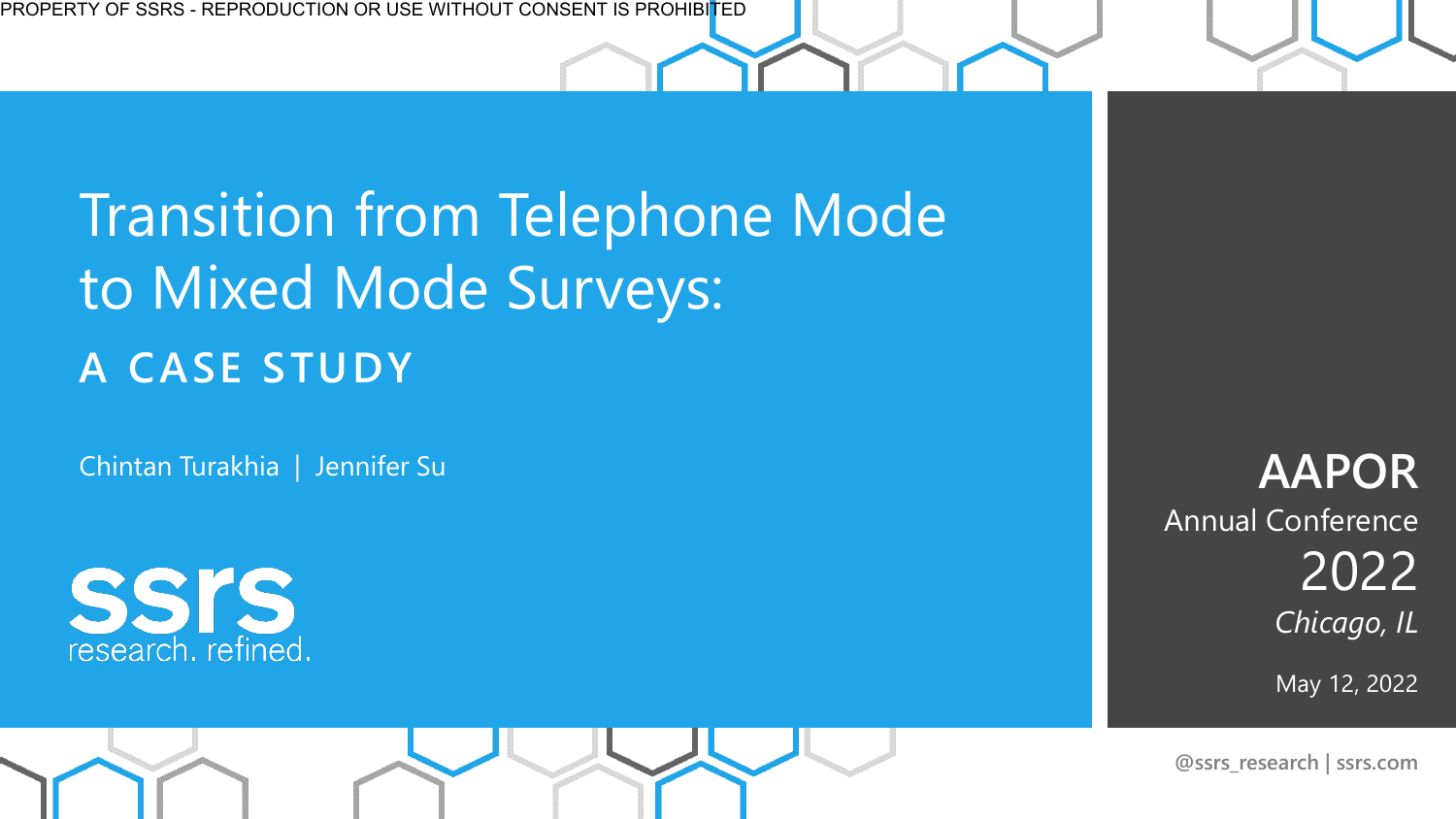AAPOR Task Force Report on Mode **Transition** 

- **Report of the AAPOR Task Force on Transitions from Telephone Surveys to Self-Administered and Mixed-Mode Surveys Task Force Report October 2019.**
	- *https://www.aapor.org/getattachment/Education-Resources/Reports/Report-of-the-Task-Force-on-Transitions-from-Telephone-Surveys-FULL-REPORT-FINAL.pdf.aspx*
- **Transitions from Telephone Surveys to Self-Administered and Mixed-Mode Surveys: AAPOR Task Force Report**
	- *Journal of Survey Statistics and Methodology: Volume 9/Number 3. June 2021*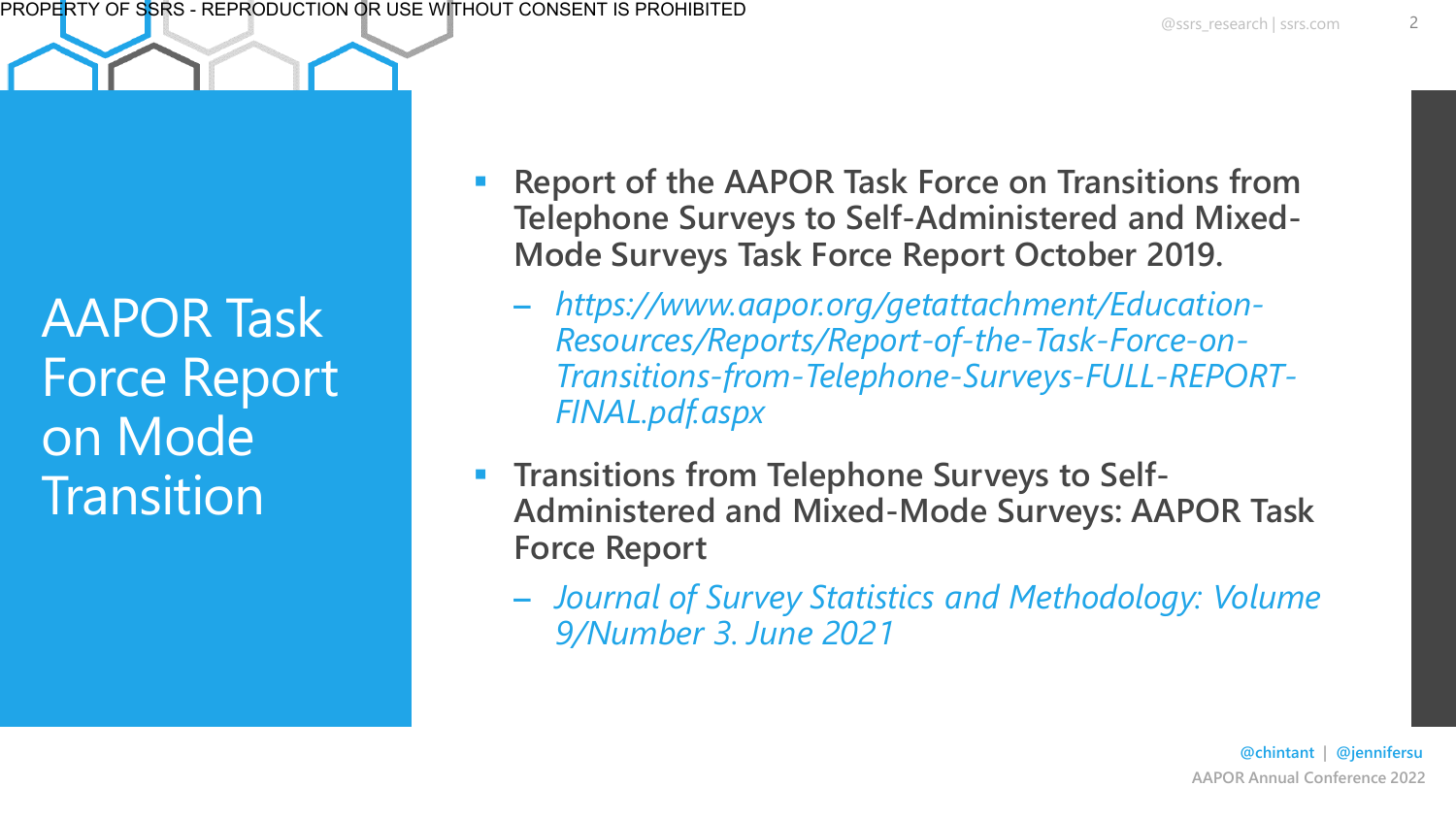#### @ssrs\_research | ssrs.com

3

### **Outline**

- Why transition from phone to mixed mode?
- Benefits of Transition from Phone to Mixed Mode
- Considerations in Mode Transition
- Mode Transition Case Study
- Mode Transition Guidance and Takeaways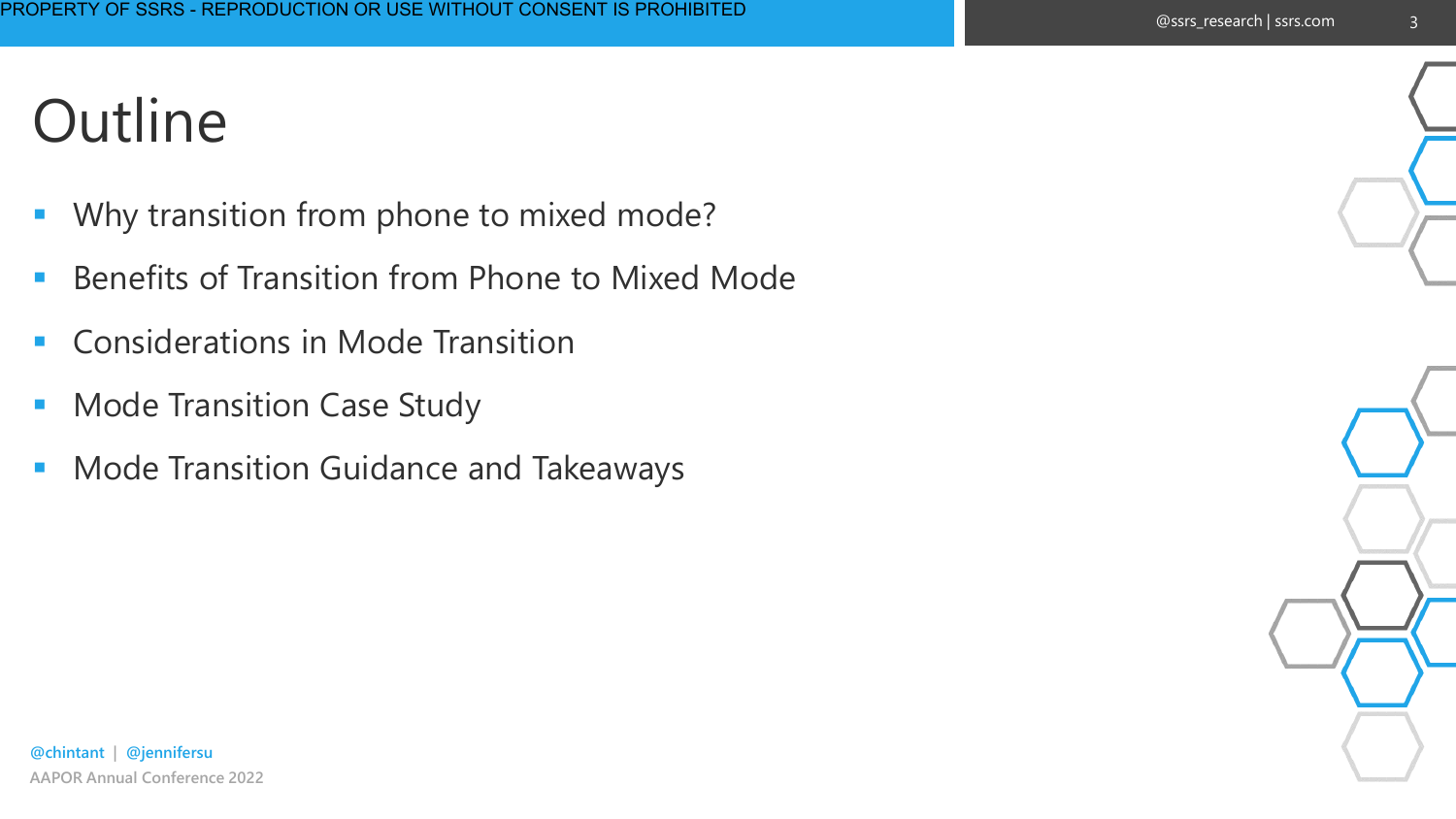#### ▪ **Why transition from phone to mixed mode?**

- Benefits of Transition from Phone to Mixed Mode
- Considerations in Mode Transition
- Mode Transition Case Study
- Mode Transition Guidance and Takeaways

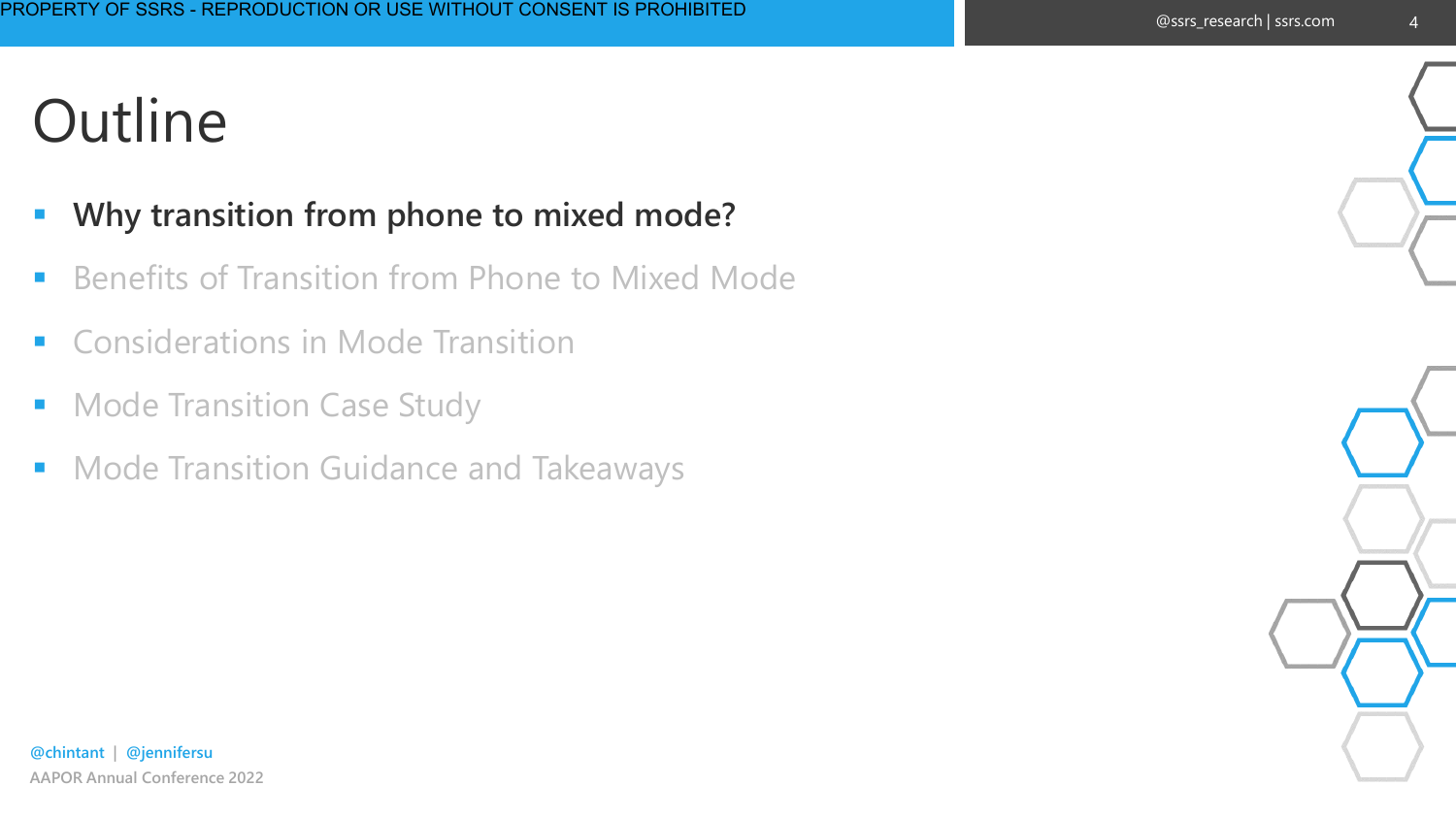#### @ssrs\_research | ssrs.com

5

## Why transition from phone to mixed mode?

- **Increasing Cost:** Continued growth of cell phone only households reduces operational efficiency and increases cost of data collection (65.8% of adults live in wireless only households per latest National Health Interview Survey data).
- **Frame Challenge:** RDD Landline frame is progressively becoming less representative.
- Geographic Targeting Challenge: Difficulty of geographic targeting for cellular phone sample.
- **Declining Response Rate:** Decline in response rate for phone surveys and reduced representation of hard-to-reach population in telephone polls (Lower educated, Hispanics, African Americans).
- **Increasing Internet Usage: People are more reachable on-line than phone. Ninety**three (93%) of American adults use Internet as of 2021 (Pew Research Center report).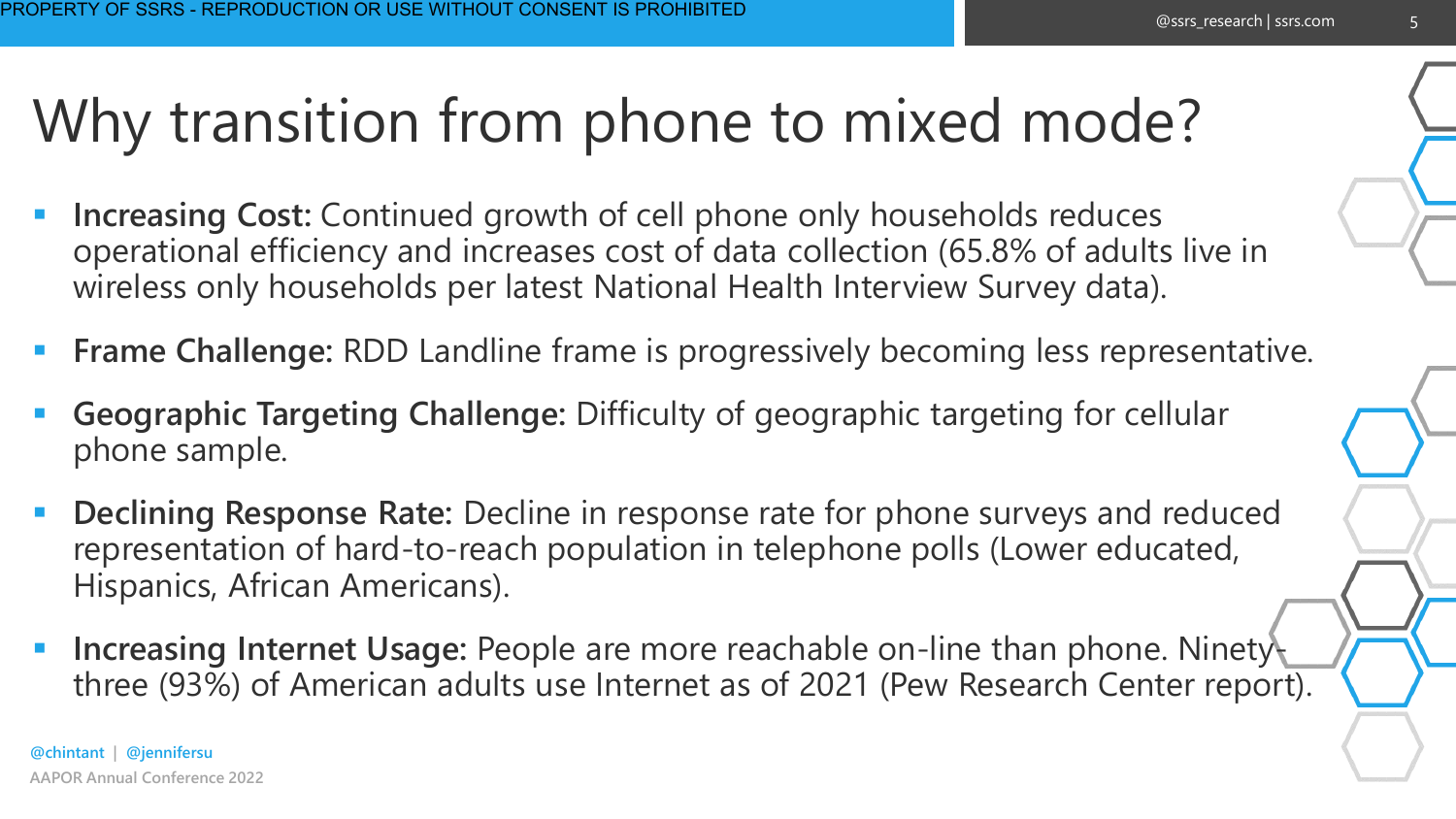- Why transition from phone to mixed mode?
- **E** Benefits of Transition from Phone to Mixed Mode
- Considerations in Mode Transition
- **Mode Transition Case Study**
- Mode Transition Guidance and Takeaways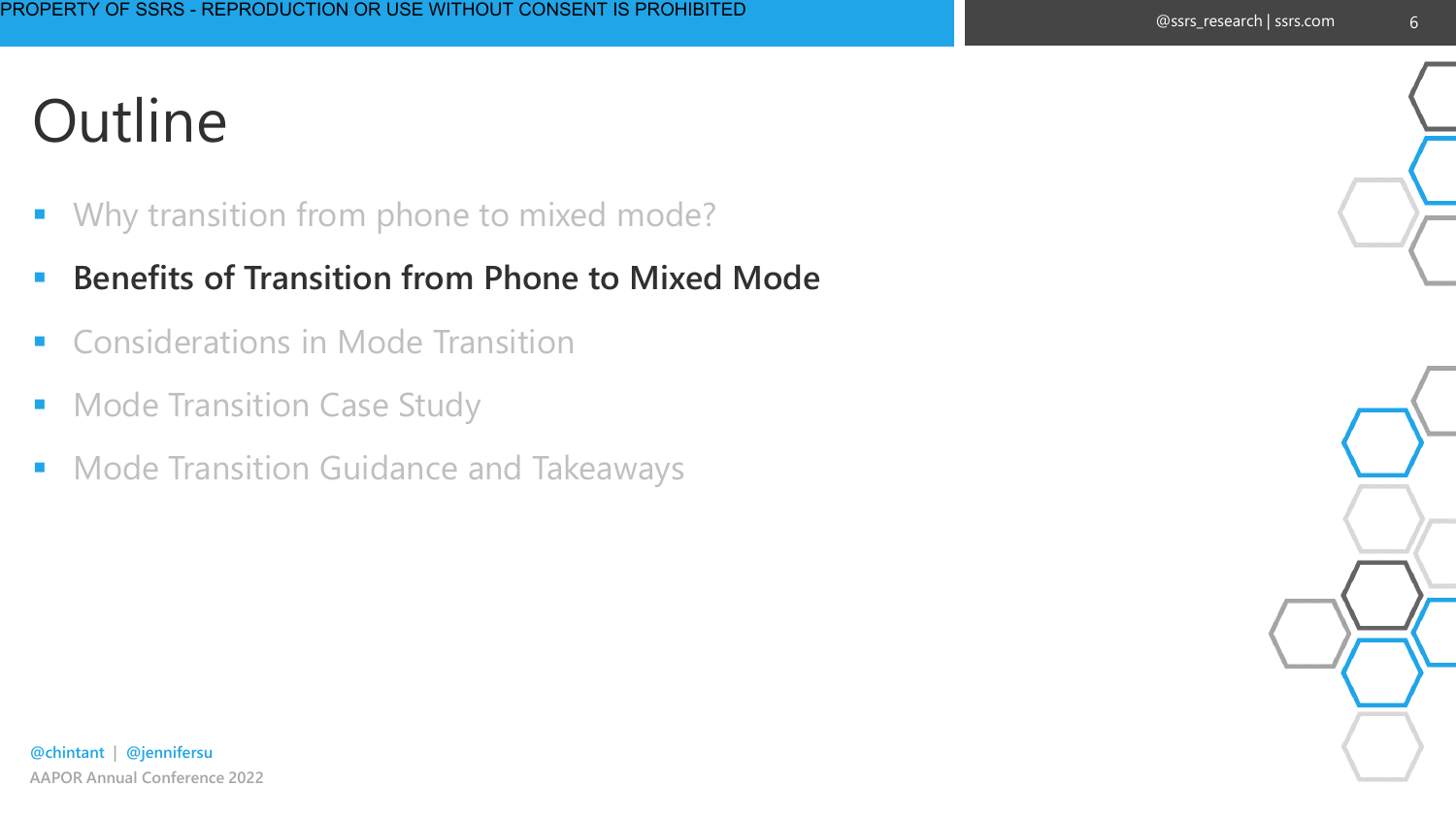### Benefits of Transitioning from Phone to Mixed Mode

- **Improved Frame Coverage:** Ability to target smaller geographic areas, improved ability to target rare ethnic groups.
- **Improved Response Rates:** Concurrent or Sequential Mixed-mode surveys have yielded higher documented response rates than recent RDD phone surveys.
- **Flexibility in Use of Incentives:** A combination of pre- and post- incentives can be effective in increasing response rate.
- **Innovative Measurement Possibilities:** Use of visual scales plus ability to test audiovisual stimuli. Use of mapping functions such as Google maps API.
- **Potentially Lower Costs: Lower productivity and increasing interviewer costs** result in phone mode being more expensive compared to self-administered modes.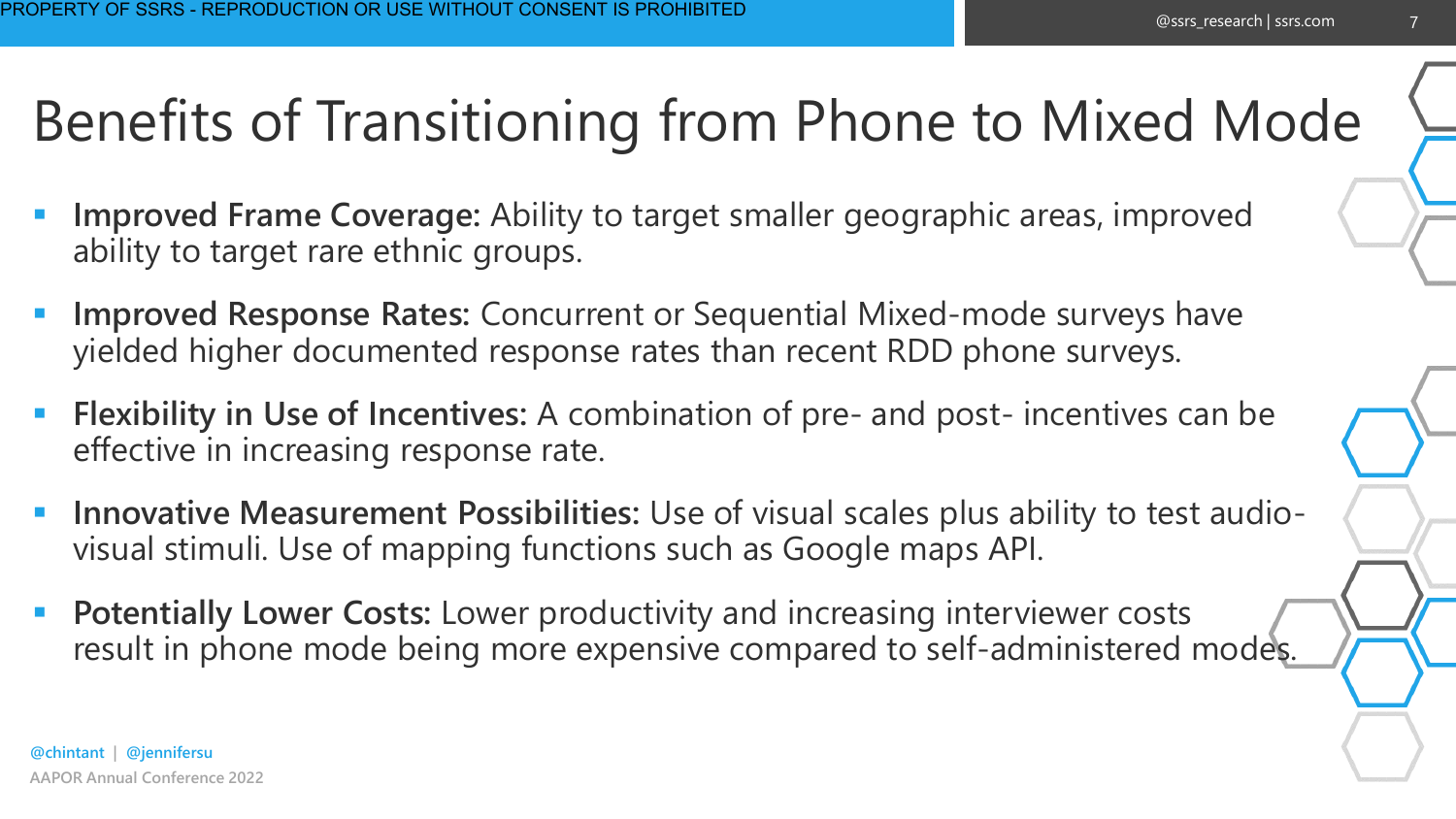- Why transition from phone to mixed mode?
- **E** Benefits of Transition from Phone to Mixed Mode
- **Considerations in Mode Transition**
- **Mode Transition Case Study**
- Mode Transition Guidance and Takeaways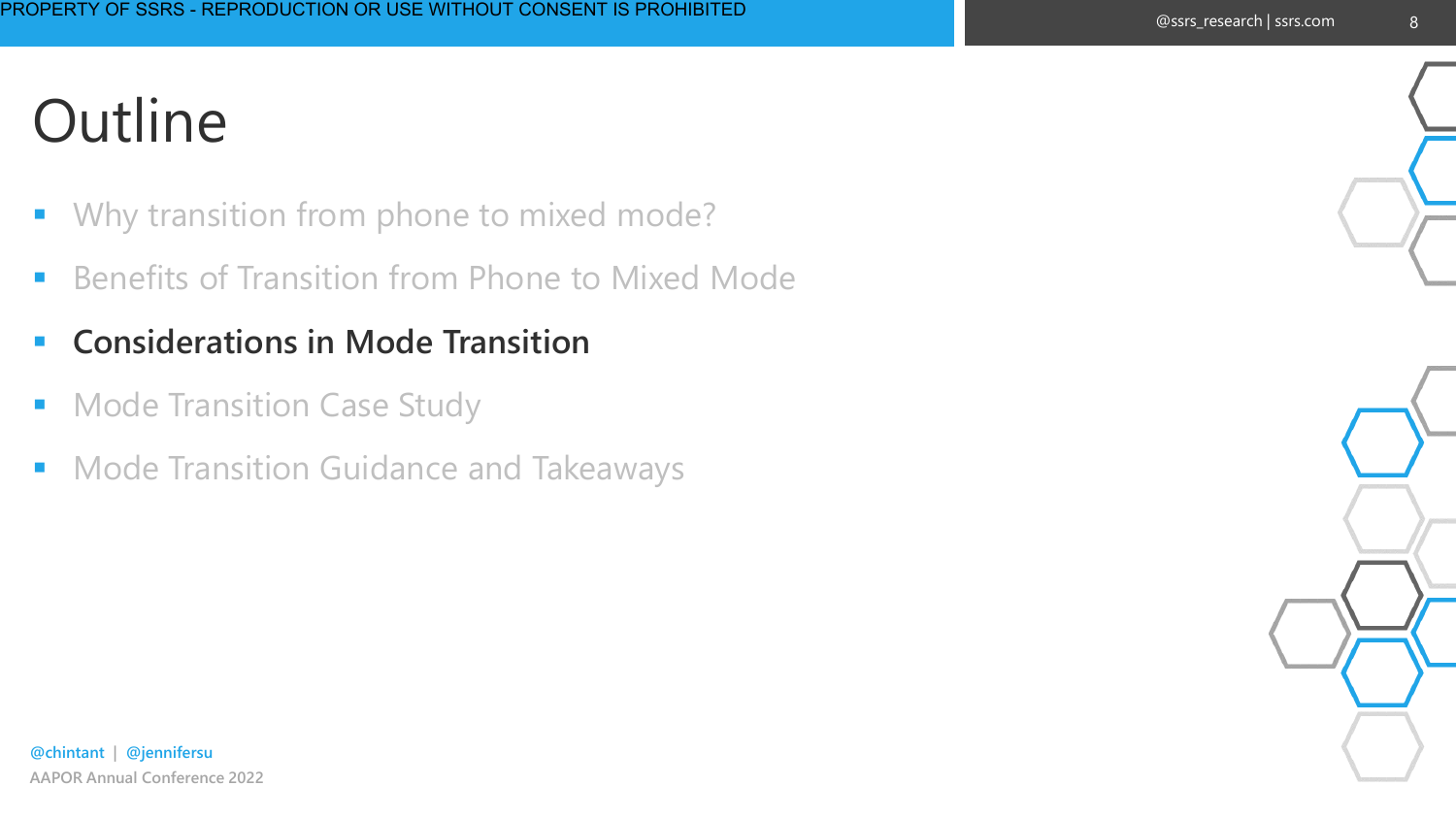9

### Key Considerations in Mode Transition

- **Respondent Selection:** Two stage vs. single stage respondent selection
- **Questionnaire Length:** Shorter length 15 to 20 minutes more appropriate for self administered mode.
- **Questionnaire Design Decisions:** Complicated questionnaire logic and skip patterns may be problematic for mail mode questionnaire.
- **Potential Impact on Tracking Questions with Mode Transition:** 
	- Item non-response may be impacted with Don't know/Refused volunteered categories for phone vs non-existent or explicit response categories for self-administered mode.
	- Response to knowledge questions may be impacted for self administered mode.
	- Response to socially (un)desirable questions may be impacted.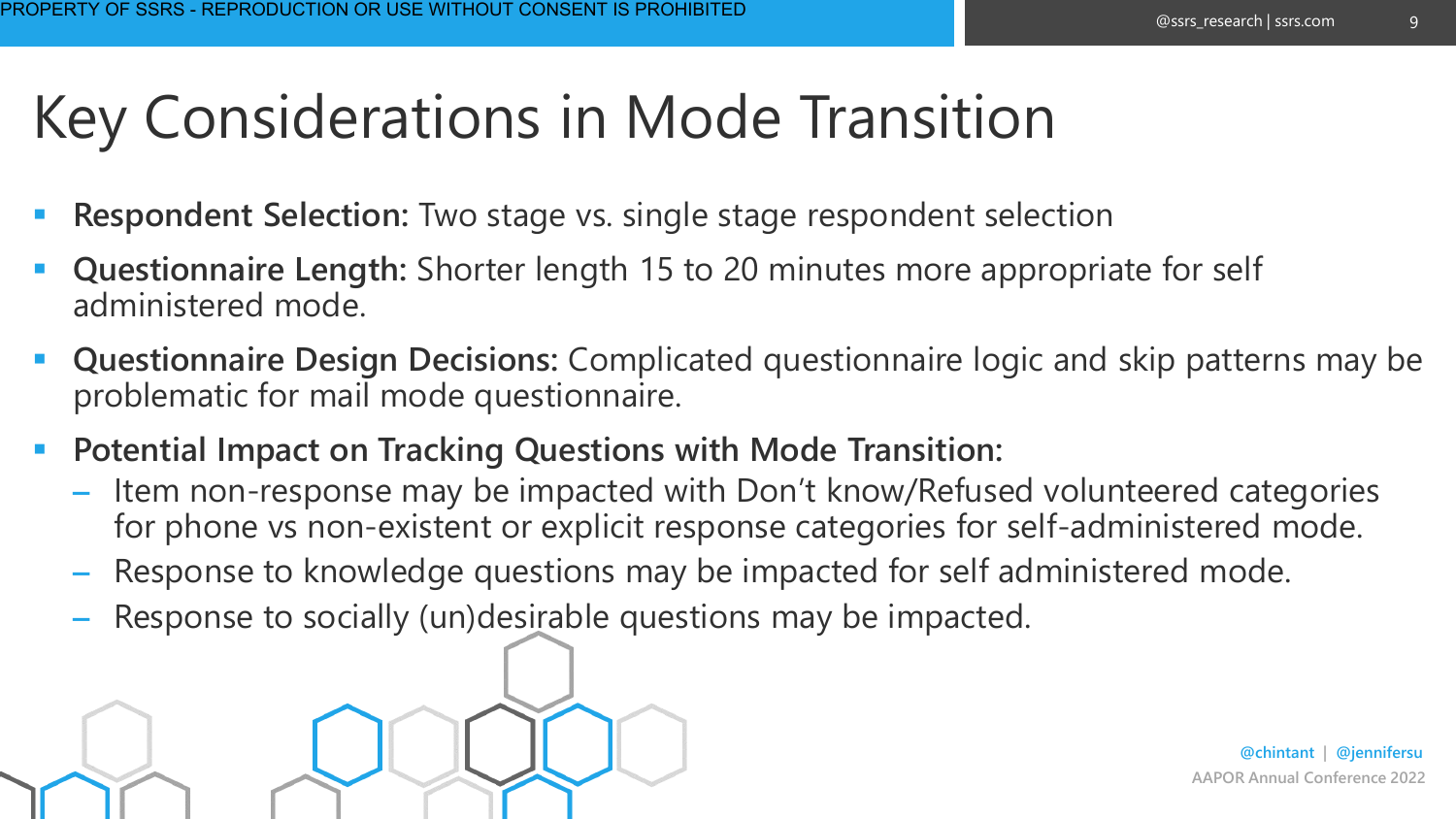10

### Key considerations in mode transition

- **Language of administration:** For multi-lingual surveys, transition all languages to mixed mode or retain non-English languages on phone?
- **Increased difficulty of interviewing Children and Teens:** Collect data from child proxy or from children and teens. If children and teens, address parental consent and teen hand-off issues.
- **EXTE:** Increased difficulty of collecting non-survey data: Interviewer observations, biological measurements, specimen collection. Sending separate teams for these may result in lower consent rates.

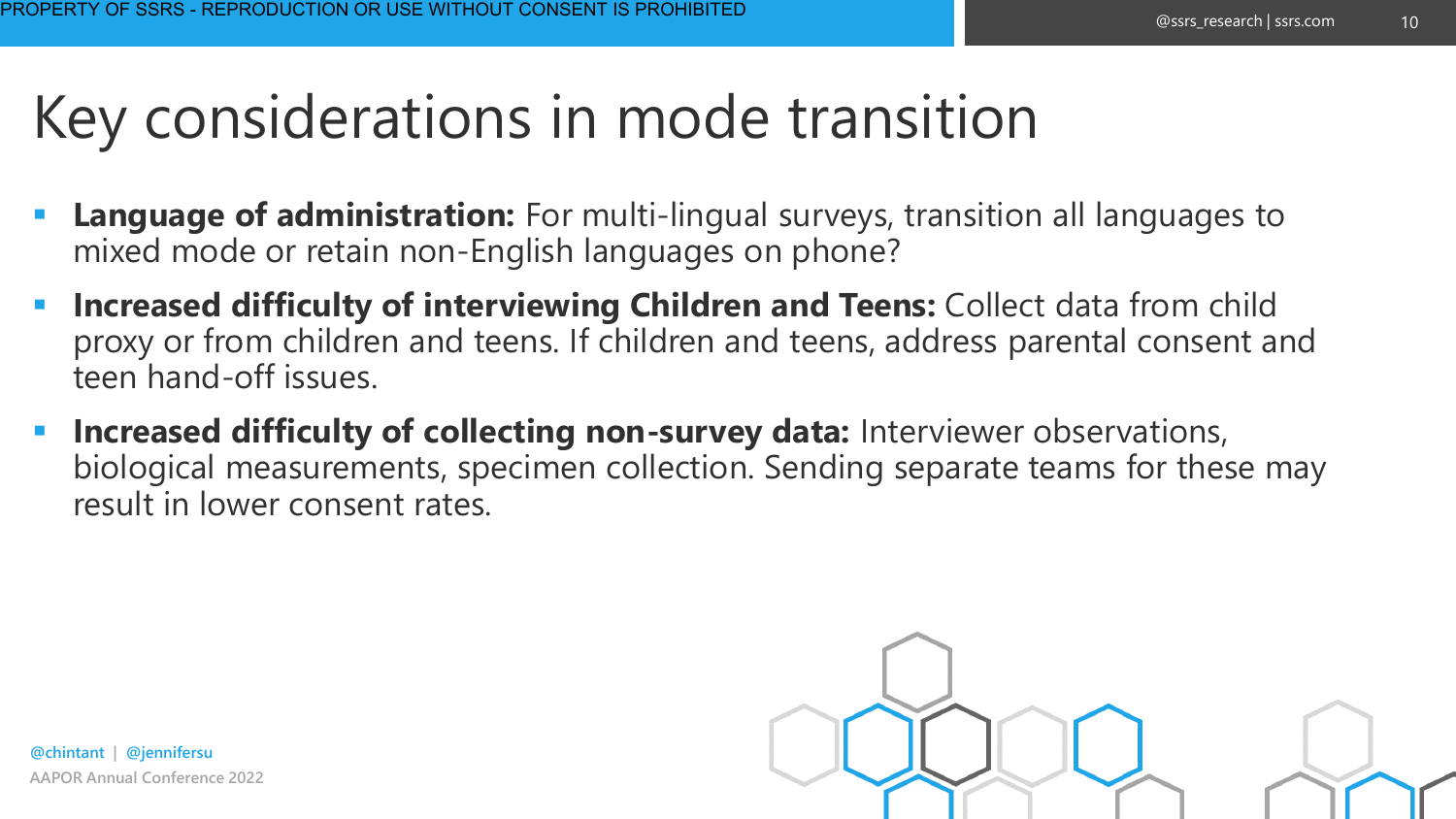#### Increased Use of Probability Panels and Related Products

#### **P R O B PA N E L BASED CUSTOM S T U D I E S**

- Standalone/longitud inal surveys.
- Cognitive interviews.
- Virtual focus groups.
- Diary studies.

#### **T E X T M E S S A G E PA N E L**

- Point-in-time data collection.
- Quick reaction polls.

#### **P R O P R I E TA R Y PA N E L S**

• Custom panels for exclusive institutional use.

**H Y B R I D P R O B PANEL AND N O N - P R O B P O L L S W I T H C A L I B R AT I O N**

- Balance rigor and cost efficiency.
- Rare population studies.

#### **P R O B A B I L I T Y PA N E L O M N I B U S**

- Cost effective shared data collection platform.
- Ideal for short surveys.
- Tracking polls.

**AAPOR Annual Conference 2022 @chintant | @jennifersu**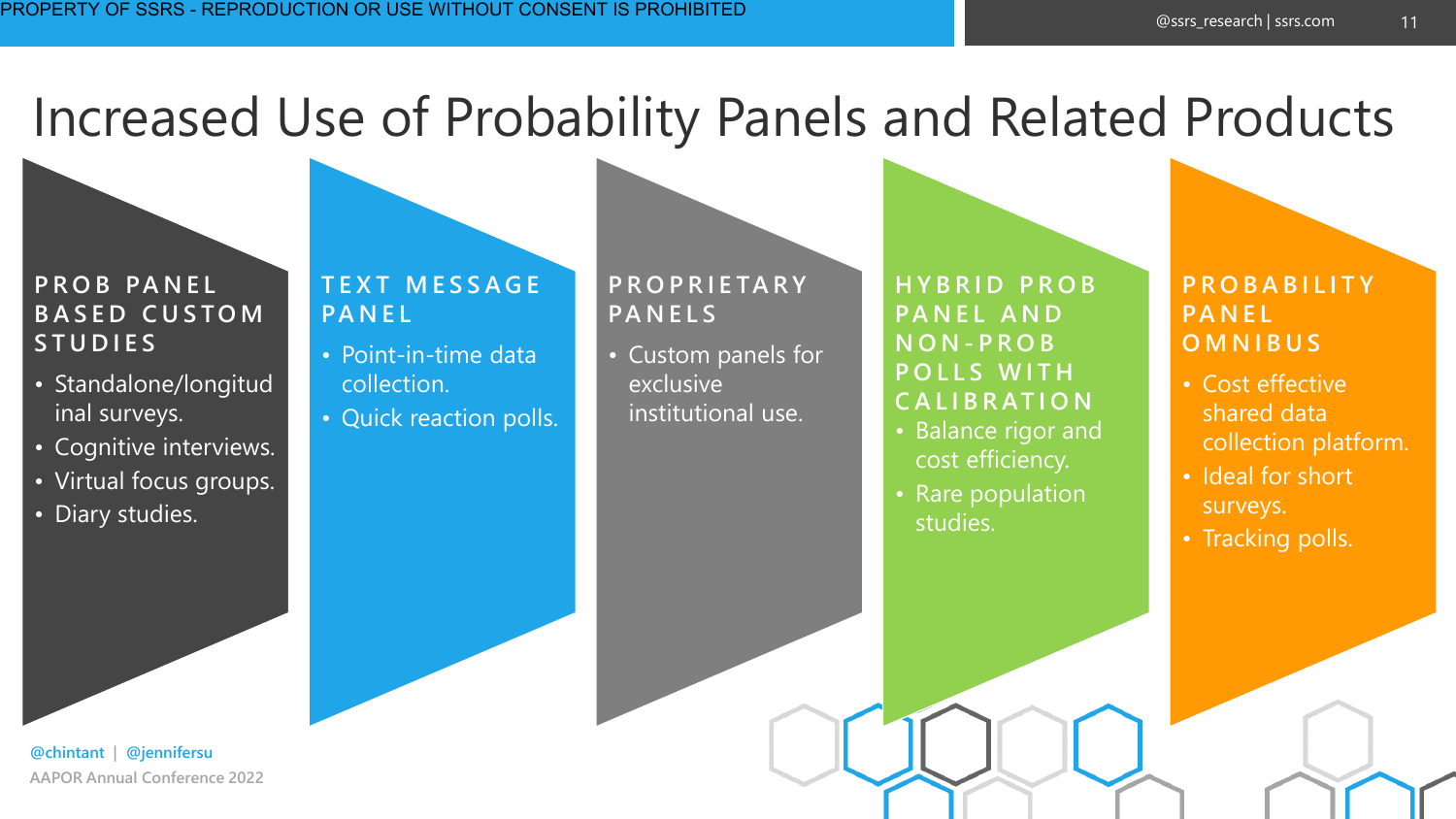- Why transition from phone to mixed mode?
- **E** Benefits of Transition from Phone to Mixed Mode
- Considerations in Mode Transition
- **E** Mode Transition Case Study
- Mode Transition Guidance and Takeaways

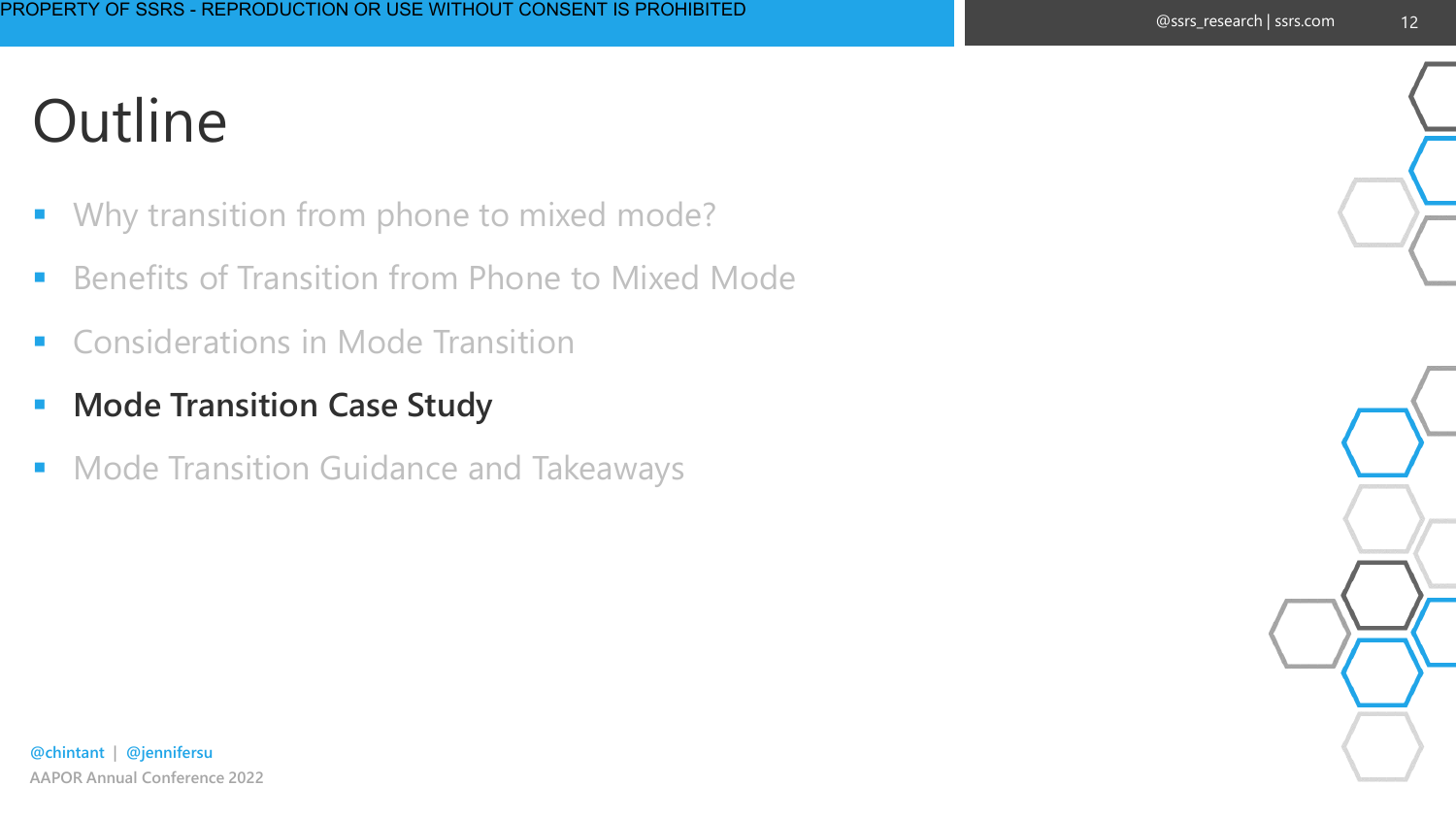PROPERTY OF SSRS - REPRODUCTION OR USE WITHOUT CONSENT IS PROHIBITED

#### **CASE STUDY:**  Transition From RDD to Mixed Mode ABS

**AAPOR**  Annual Conference 2022 *Chicago, IL*

May 12, 2022

**@ssrs\_research | ssrs.com**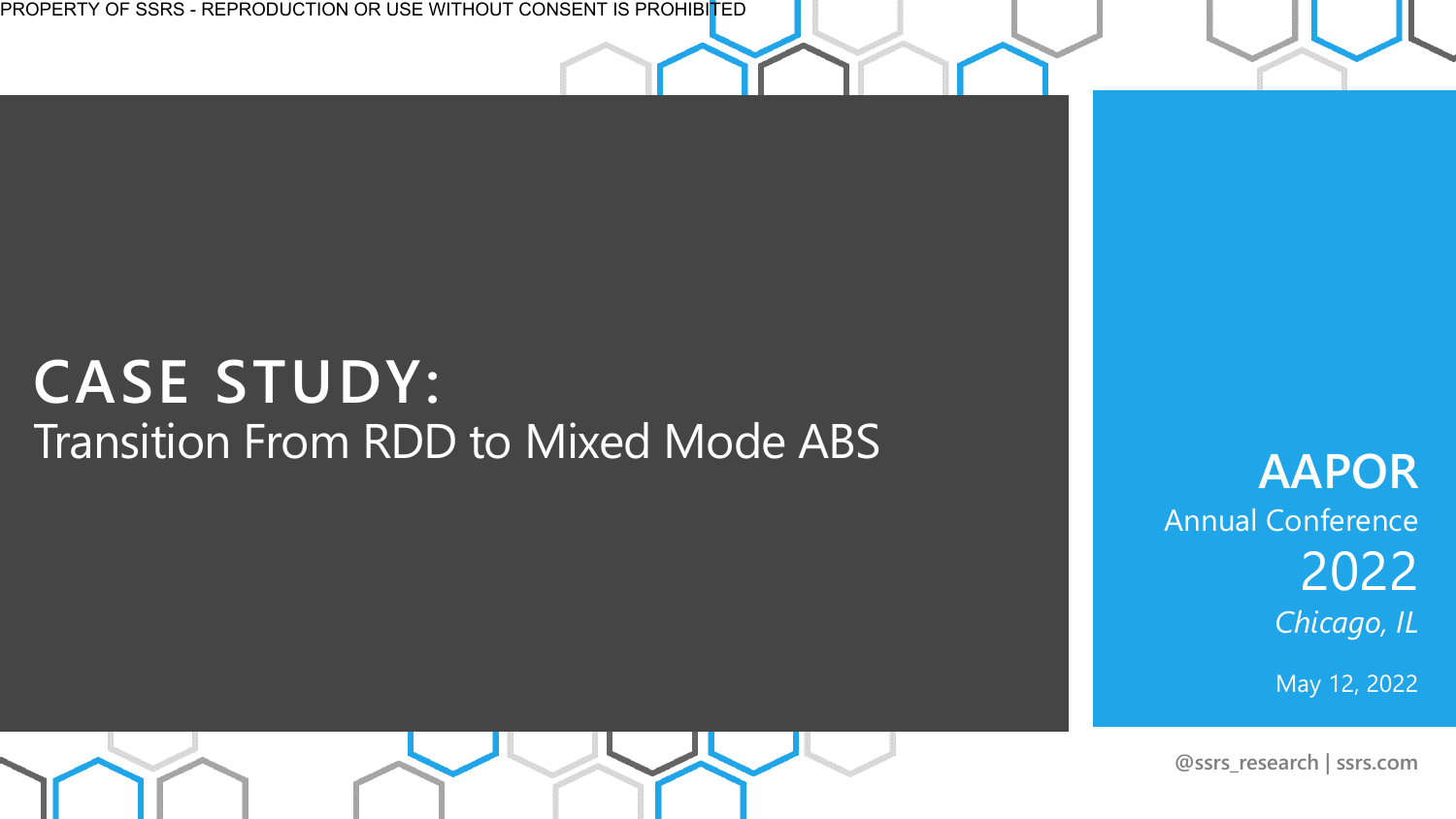## RDD and ABS Study Specifications

|                   | <b>RDD</b>                            | <b>TRANSITIONED MIXED MODE ABS</b>                                             |  |  |
|-------------------|---------------------------------------|--------------------------------------------------------------------------------|--|--|
|                   |                                       | Mail push to web                                                               |  |  |
| MODES             | Telephone                             | Inbound telephone                                                              |  |  |
|                   |                                       | Outbound telephone                                                             |  |  |
| SAMPLE FRAME      | <b>National RDD (Adults</b><br>$18+)$ | National ABS (Adults 18+)                                                      |  |  |
| SAMPLE SIZE       | 1,005                                 | 2,119 (1943 web, 176 phone)                                                    |  |  |
| FIELD DATES       | October 23 - 26, 2020                 | August 3-September 7, 2021                                                     |  |  |
| SURVEY LENGTH     | Avg phone:                            | Median web: 20.6 minutes                                                       |  |  |
|                   | 13.7 minutes                          | Avg phone: 35.1 minutes                                                        |  |  |
| <b>INCENTIVES</b> |                                       | <b>Pre-incentive: \$1.25 in mailed invitation letter</b>                       |  |  |
|                   | <b>None</b>                           | Post-incentive: \$10 virtual gift card for web, \$10<br>mailed check for phone |  |  |

**AAPOR Annual Conference 2022 @chintant | @jennifersu**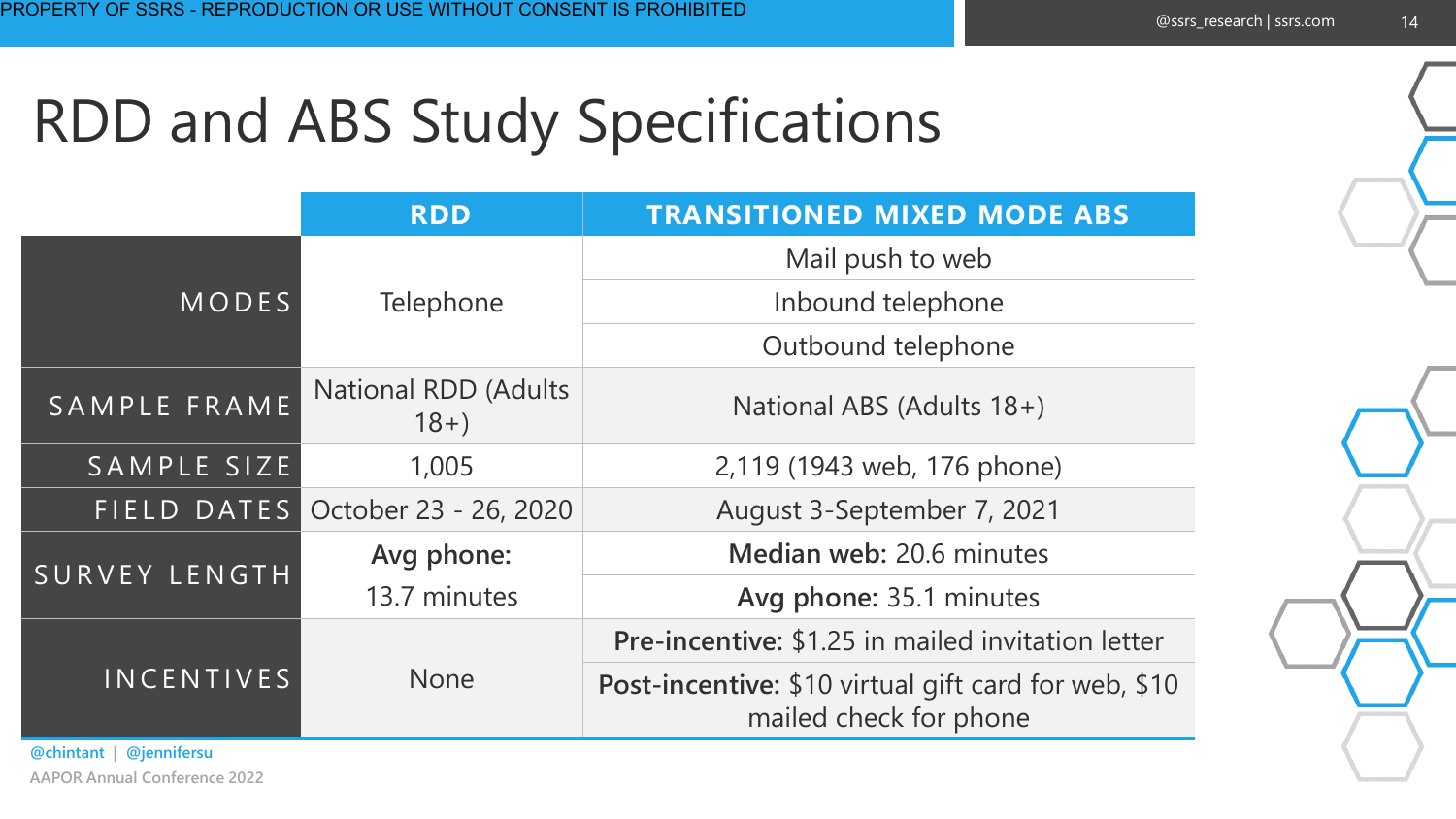15

## How Mixed-Mode ABS Can Tackle RDD Challenges

#### **G E O G R A P H I C P R E C I S I O N**

ABS Study was stratified by Census region at the census block group level:

- Northeast
- **Midwest**
- South-Atlantic
- South-Other
- West

#### **TA R G E T I N G P O P U L AT I O N S**

ABS Study was further stratified at the census block group level based on:

- Density of African Americans or Hispanics.
- Model-based predictions of address-level party identification.

Appended telephone numbers for targeted dialing.

#### **R E S P O N S E R AT E S**

ABS Study was able to proactively address potential response rate issues by:

- Mailing letters to legitimize the survey. Contained cash pre-incentive and offer of post-incentive, survey link and unique password, FAQ, and SSRS website link.
- Allowing for mixed modes (web, inbound calls, outbound calls).

**AAPOR Annual Conference 2022 @chintant | @jennifersu**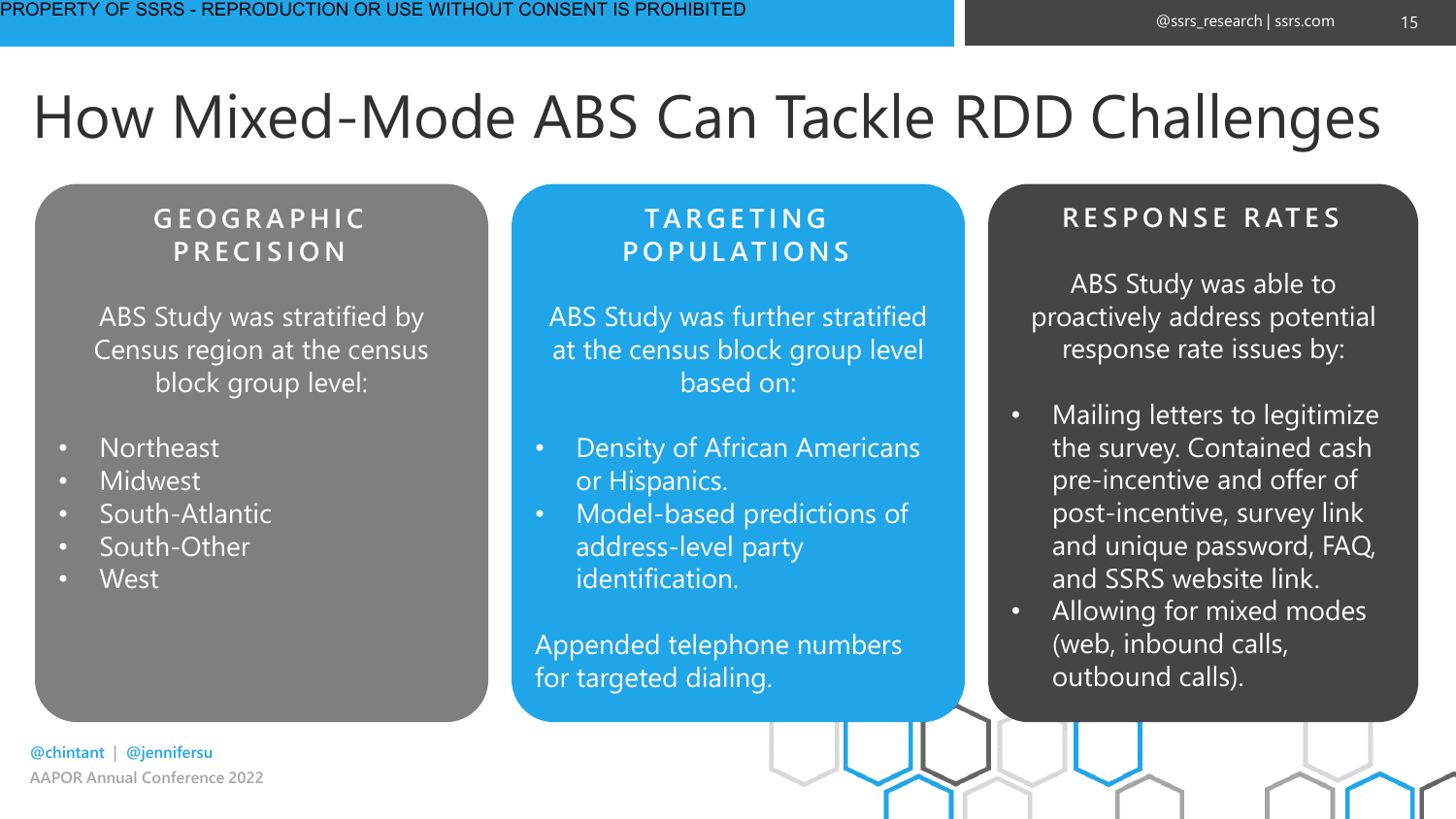Case Studies: Demographic Comparison (Unweighted)

|                       | <b>Parameter</b> | <b>RDD Unweighted</b> | <b>ABS Unweighted</b> |  |  |
|-----------------------|------------------|-----------------------|-----------------------|--|--|
|                       |                  | $(n=1005)$            | $(n=2119)$            |  |  |
| <b>SEX</b>            |                  |                       |                       |  |  |
| Male                  | 48.5%            | 53.0%                 | 49.7%                 |  |  |
| Female                | 51.5%            | 47.0%                 | 49.0%                 |  |  |
| <b>AGE</b>            |                  |                       |                       |  |  |
| $18 - 24$             | 11.5%            | 6.9%                  | 5.1%                  |  |  |
| $25 - 34$             | 18.0%            | 11.1%                 | 15.9%                 |  |  |
| $35 - 44$             | 16.4%            | 12.5%                 | 17.4%                 |  |  |
| 45-54                 | 15.7%            | 16.0%                 | 16.1%                 |  |  |
| $55 - 64$             | 16.7%            | 20.0%                 | 19.9%                 |  |  |
| $65+$                 | 21.7%            | 32.5%                 | 25.6%                 |  |  |
| <b>EDUCATION</b>      |                  |                       |                       |  |  |
| HS grad or less       | 37.6%            | 29.7%                 | 19.3%                 |  |  |
| Some college          | 27.6%            | 26.2%                 | 32.4%                 |  |  |
| College graduate +    | 34.8%            | 43.5%                 | 48.2%                 |  |  |
| <b>RACE/ETHNICITY</b> |                  |                       |                       |  |  |
| White, non-Hispanic   | 62.8%            | 71.2%                 | 71.3%                 |  |  |
| Black, non-Hispanic   | 11.9%            | 10.0%                 | 7.3%                  |  |  |
| Hispanic              | 16.7%            | 10.0%                 | 11.2%                 |  |  |
| Other, non-Hispanic   | 8.6%             | 7.3%                  | 9.2%                  |  |  |
| <b>PARTY ID</b>       |                  |                       |                       |  |  |
| Dem                   | n/a              | 34.5%                 | 32.4%                 |  |  |
| Ind                   | n/a              | 35.3%                 | 36.9%                 |  |  |
| Rep                   | n/a              | 30.1%                 | 30.7%                 |  |  |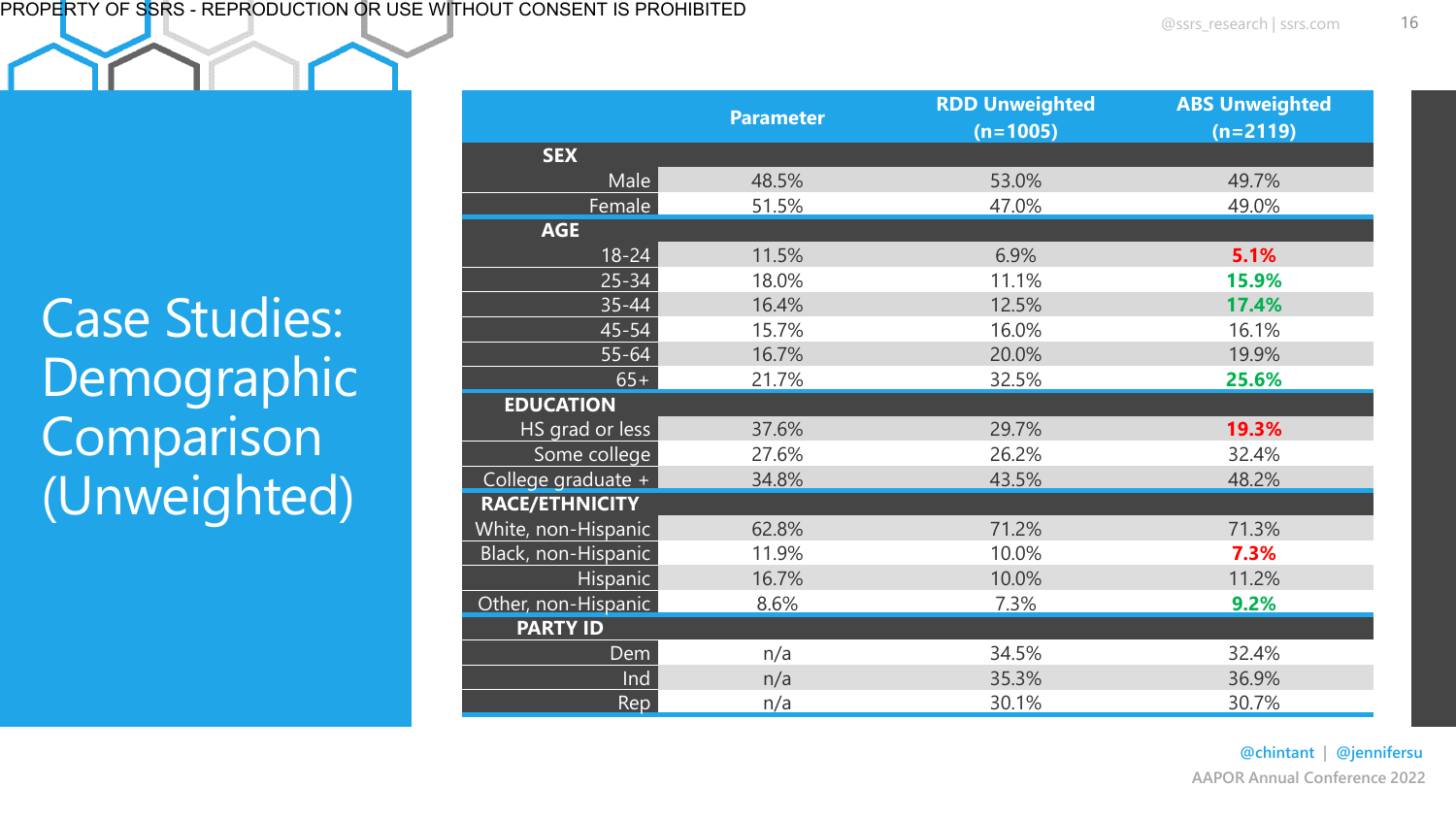### Response Rates



- **RDD:** 
	- Sponsor with global name recognition was revealed to respondents.
	- More sample required, lower response rate.
- **ABS:** 
	- Blinded sponsorship. Only SSRS name revealed to respondents.
	- Less sample required, higher response rate.

|                                                               | <b>RDD Phone (LL)</b> | <b>RDD Phone (Cell)</b> | <b>ABS</b> |
|---------------------------------------------------------------|-----------------------|-------------------------|------------|
| <b>Completes</b>                                              | 349                   | 656                     | 2,119      |
| RDD: Total phone numbers used<br>ABS: Total records contacted | 23,871                | 20,135                  | 28,638     |
| RR <sub>3</sub>                                               | 8.3%                  | 5.9%                    | 9.7%       |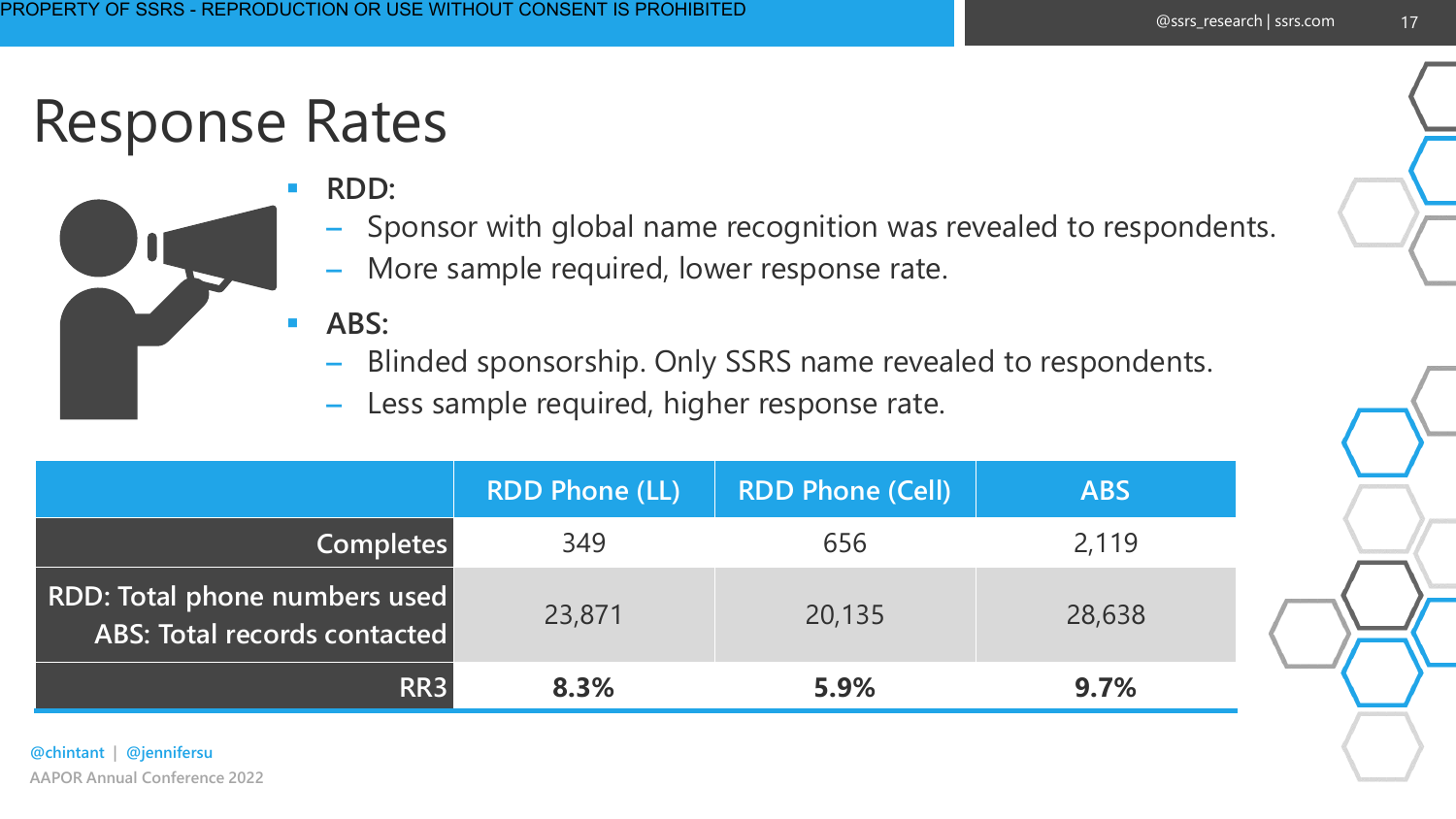#### Mode **Differences**

#### **RESPONSE DISTRIBUTION CAN BE VERY SIMILAR WHEN SAME ANSWER CATEGORIES ARE USED AND FOR QUESTIONS WHERE ITEM NON-RESPONSE IS LOW.**

#### *DATA FROM A TRANSITIONED MIXED MODE ABS (WEB/PHONE) AND AN RDD POLL.*

**AAPOR Annual Conference 2022 @chintant | @jennifersu**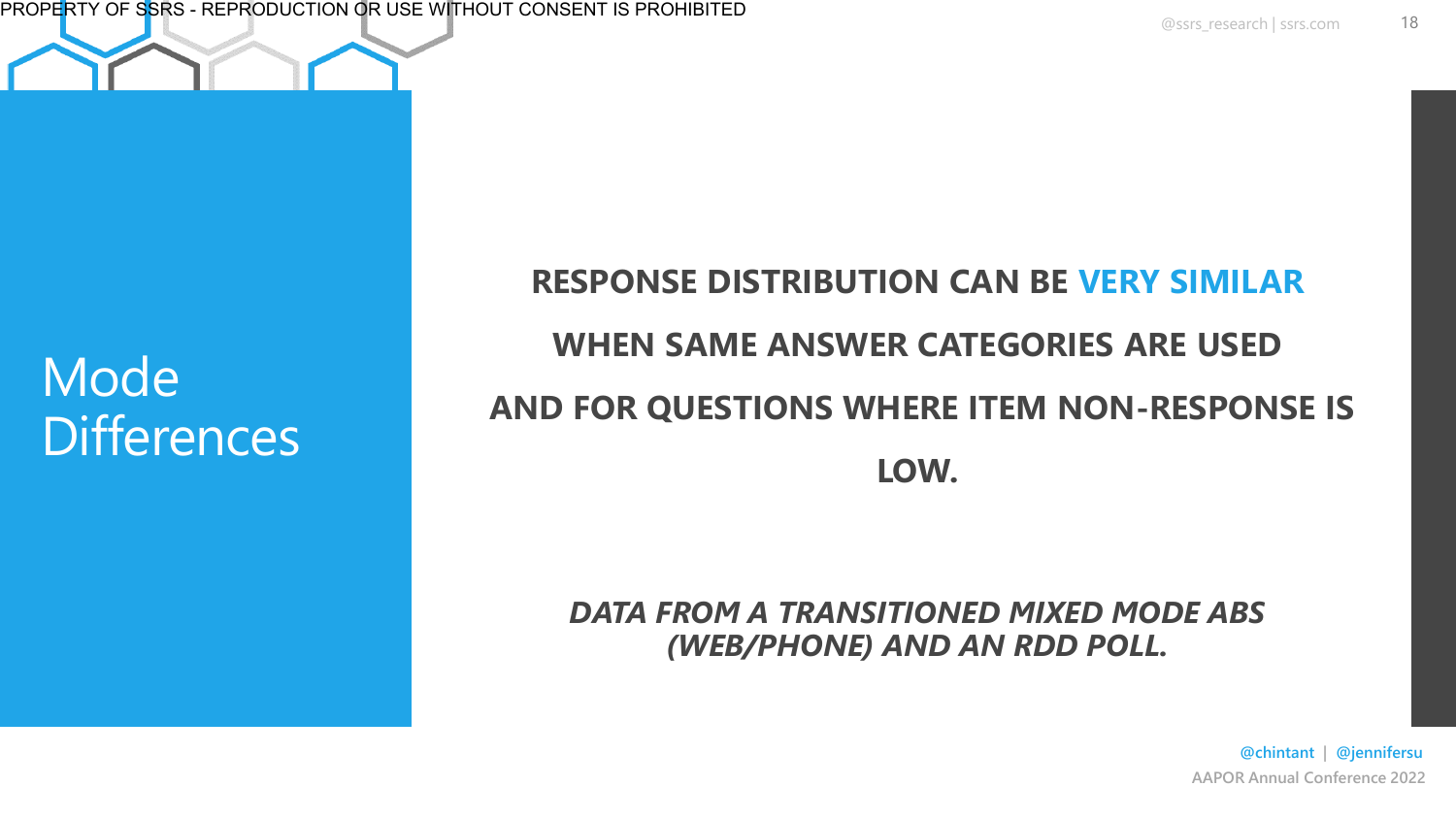### RDD and ABS Response Patterns on Key Question

#### **QUESTION: HOW WELL DO YOU FEEL THE GOVERNMENT IN**  WASHINGTON REPRESENTS THE VIEWS OF PEOPLE LIKE YOURSELF?

|                                         | <b>NET</b><br><b>Well</b> | <b>Very</b><br>well | Somewhat<br>well | <b>NET</b><br>Not well | Not too<br>well | Not at<br>all well | <b>No</b><br>opinion |
|-----------------------------------------|---------------------------|---------------------|------------------|------------------------|-----------------|--------------------|----------------------|
| Mixed-Mode ABS:<br>Aug. 3-Sept. 7, 2021 | 30%                       | 5%                  | 26%              | 69%                    | 36%             | 34%                | $\star$              |
| RDD:<br><b>March 4-7, 2020</b>          | 31%                       | 8%                  | 23%              | 66%                    | 32%             | 34%                | 3%                   |

**AAPOR Annual Conference 2022 @chintant | @jennifersu**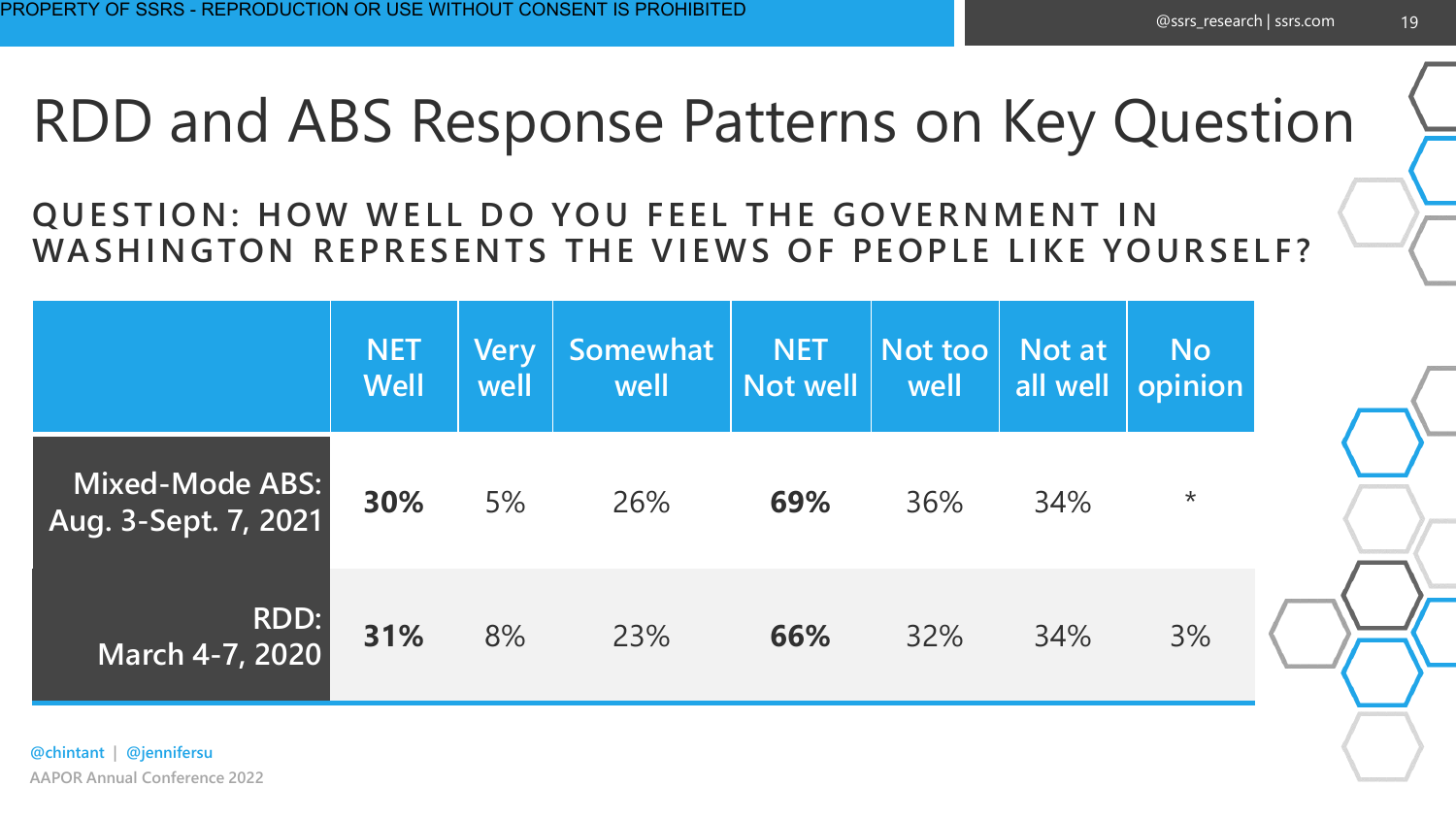PROPERTY OF SSRS - REPRODUCTION OR USE WITHOUT CONSENT IS PROHIBITED

#### Mode **Differences**

**RESPONSE DISTRIBUTION CAN BE DIFFERENT FOR QUESTIONS WITH "OFFERED" RESPONSES FOR WEB VS "VOLUNTEERED" RESPONSES FOR PHONE.**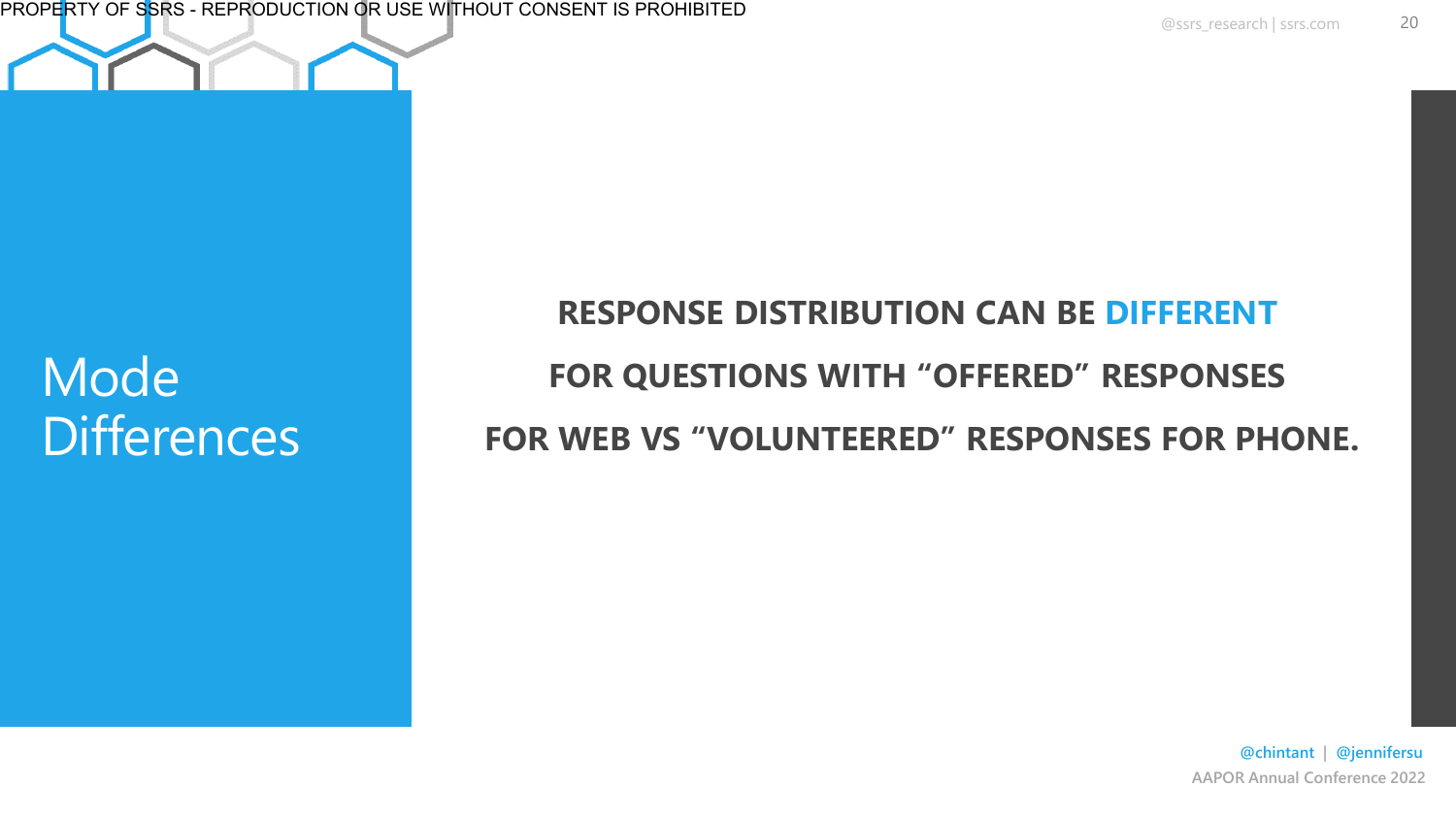### Congressional Generic Ballot

**IF THE ELECTIONS FOR CONGRESS WERE BEING HELD TODAY, WHICH PARTY'S CANDIDATE WOULD YOU VOTE FOR IN YOUR CONGRESSIONAL DISTRICT? / IF THE ELECTIONS FOR CONGRESS WERE BEING HELD TODAY, AS OF TODAY, DO YOU LEAN MORE TOWARD:**

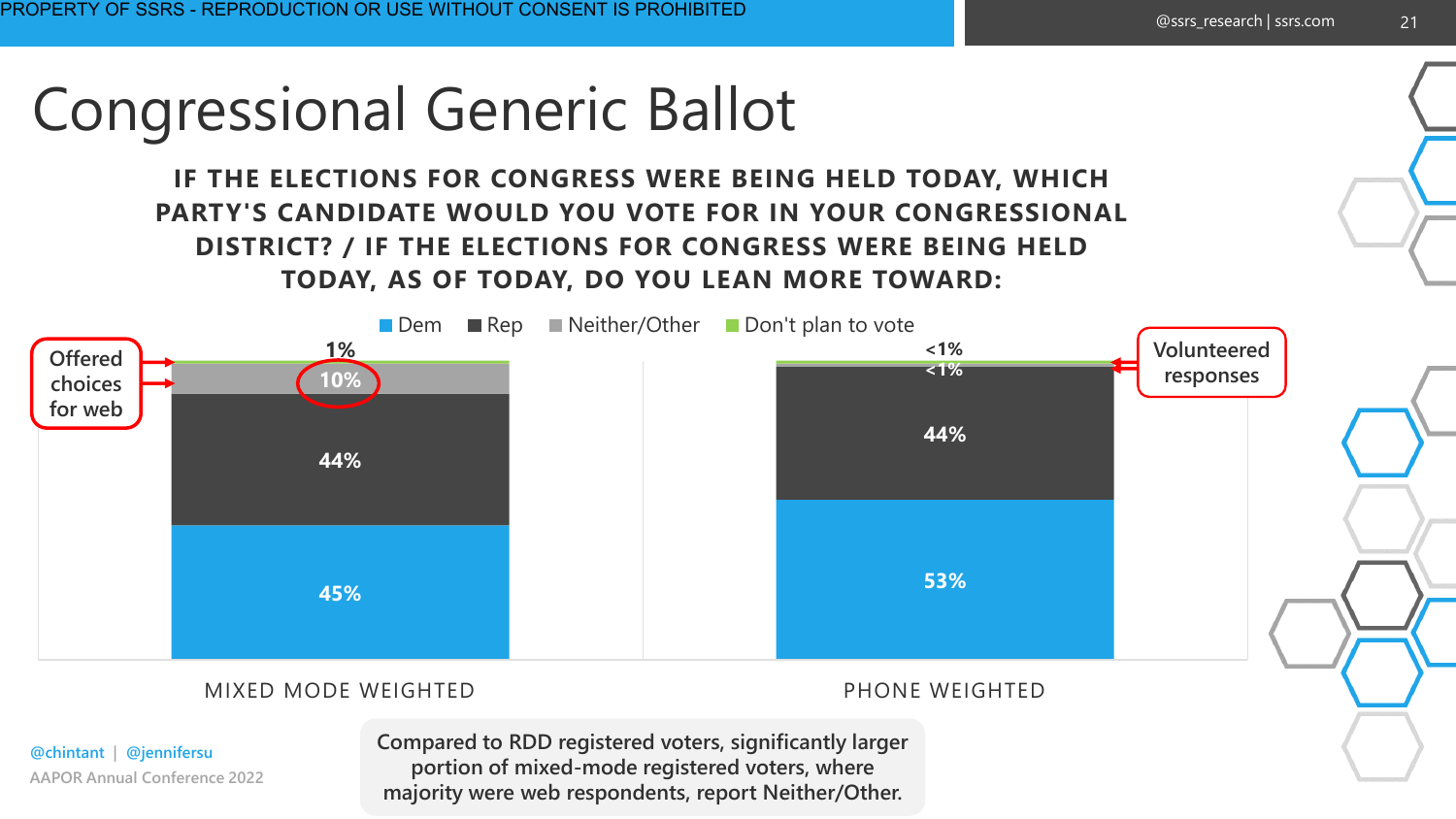- Why transition from phone to mixed mode?
- **E** Benefits of Transition from Phone to Mixed Mode
- Considerations in Mode Transition
- Mode Transition Case Study
- **Mode Transition Guidance and Takeaways**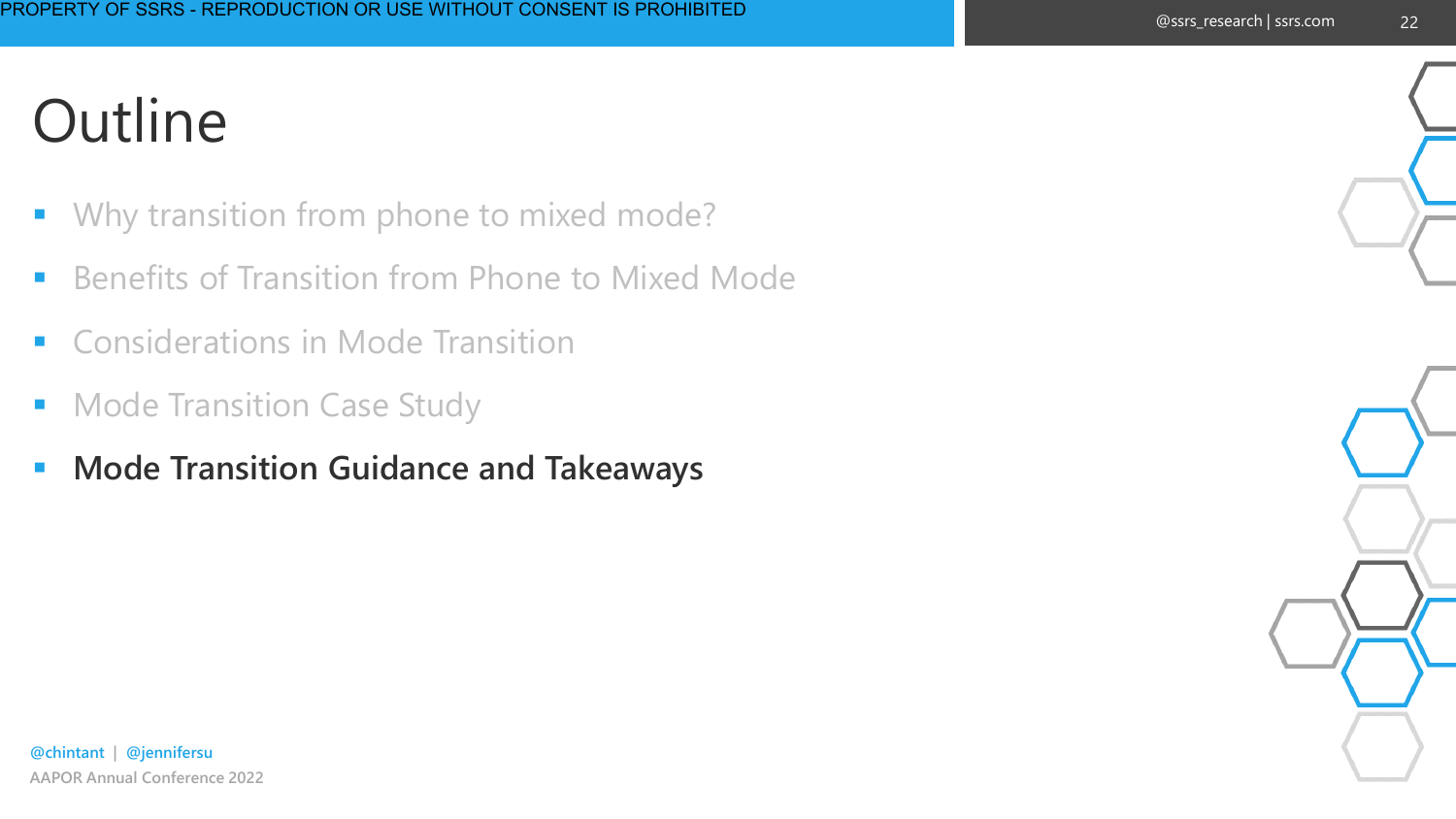## Mode Transition Guidance and Takeaways

- Auxiliary Data and Stratification: Use Auxiliary ABS data to improve representation of hard-to-reach population.
- Predictive Modeling: Increasing use of predictive modeling to target hard-to-reach groups such as Less than High School.
- **Consider Simultaneous Fielding of Old and New Modes:** Identify questions with mode differences.
- **Cognitive Testing:** Do not assume that the question will be understood the same way for phone and online mode. Important to conduct cognitive testing to identify respondent comprehension issues.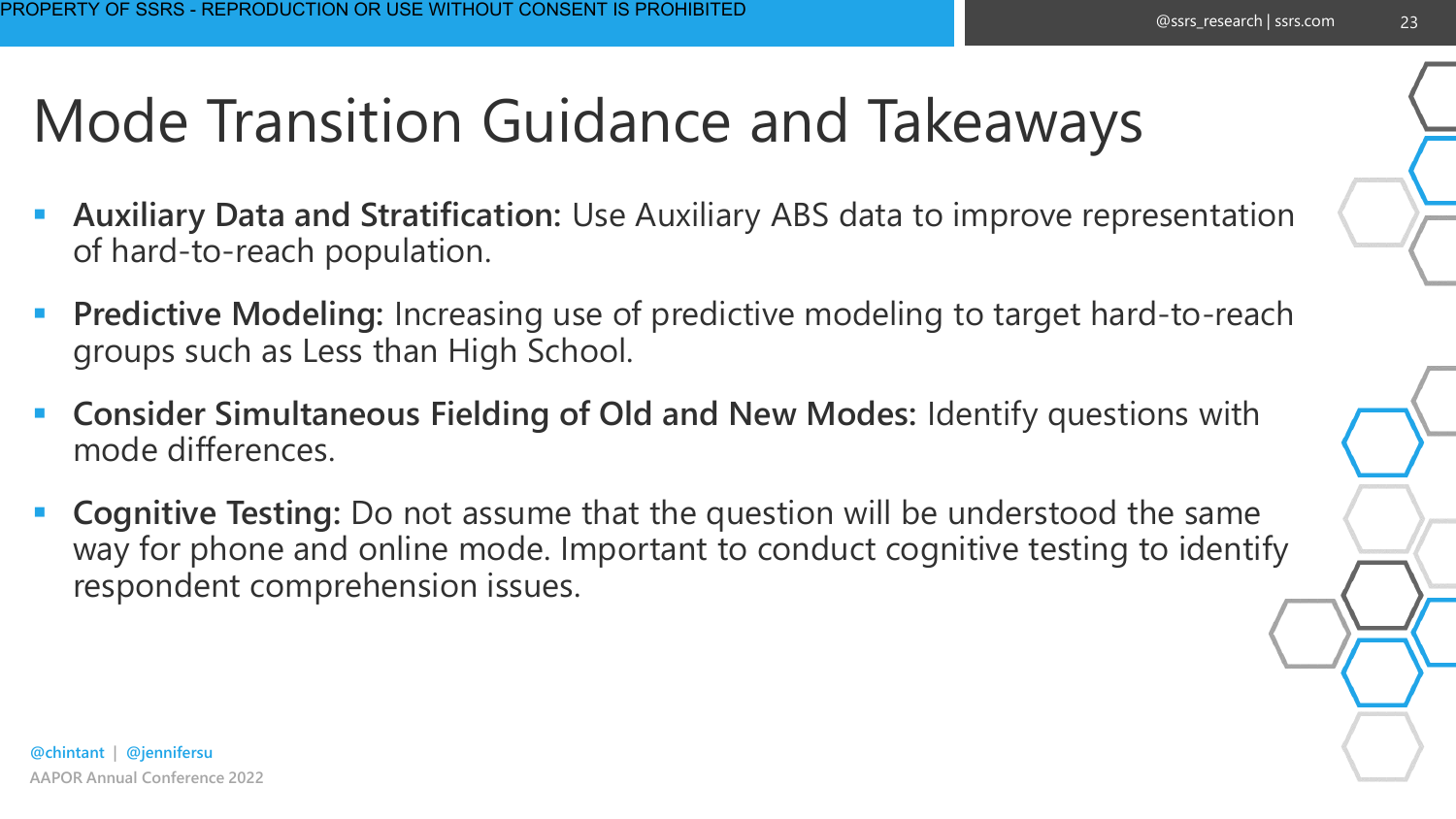## Mode Transition Guidance and Takeaways

- **Response Options:** For trend questions with volunteered responses, evaluate past data to determine whether explicitly offering those options in new self-administered modes is warranted (e.g., both or neither options).
- **Multi-item Batteries:** Present one item at a time, rather than in a grid/matrix. This ensures the same presentation across new modes as for original phone-only studies. Grid/matrix questions are also not advisable from a data quality perspective.
- Skip Patterns: Avoid complicated skip patterns for studies involving mail mode.
- **Tracking Studies and Trends:** Even after all the measures, some disruption in trends is inevitable. Document it and communicate the same to end users.